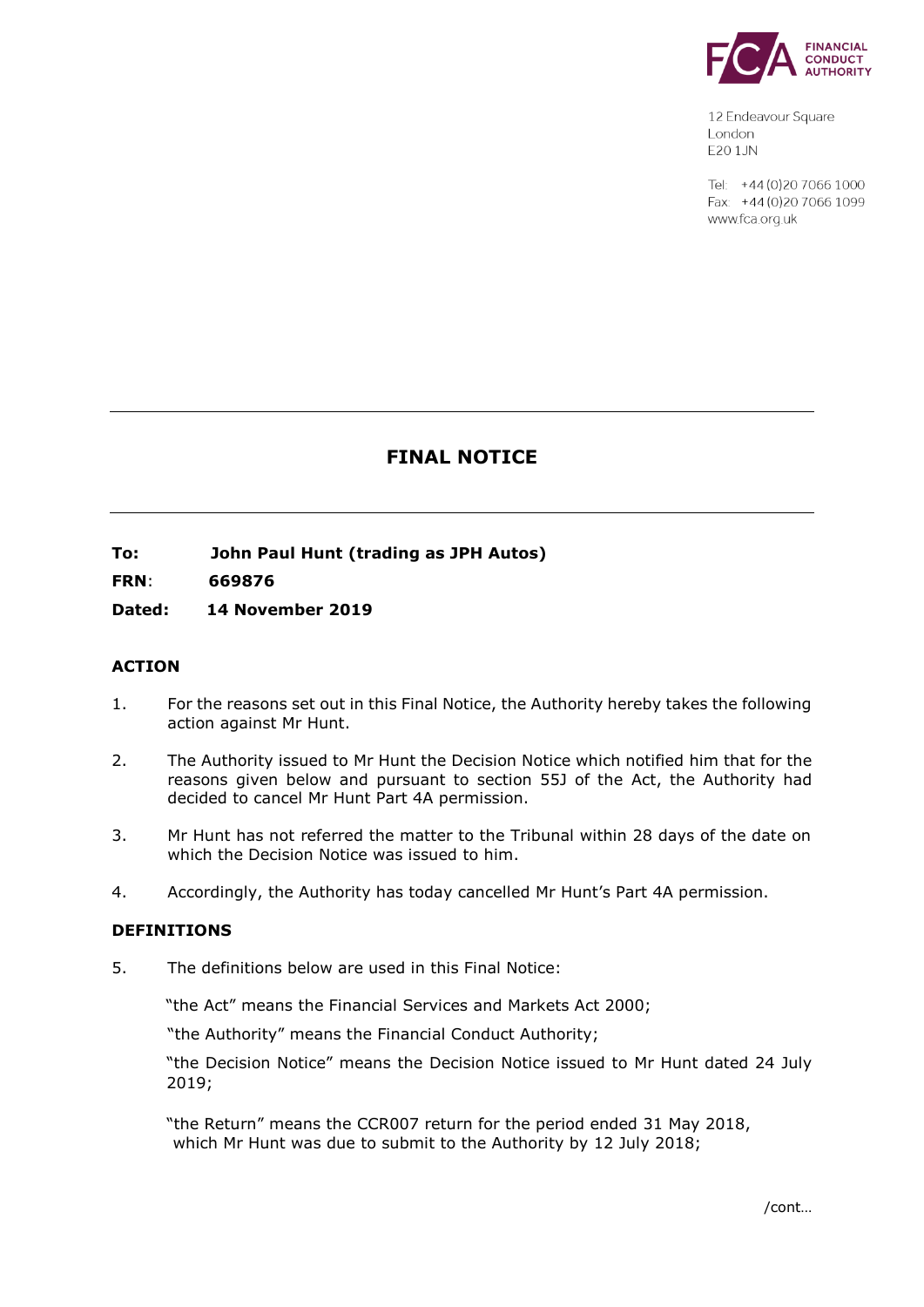"Mr Hunt's Part 4A permission" means the permission granted by the Authority to John Paul Hunt (trading as JPH Autos) pursuant to Part 4A of the Act;

"the suitability Threshold Condition" means the Threshold Condition set out in paragraph 2E of Schedule 6 to the Act;

"the Threshold Conditions" means the threshold conditions set out in Schedule 6 to the Act;

"the Tribunal" means the Upper Tribunal (Tax and Chancery Chamber); and

"the Warning Notice" means the Warning Notice issued to Mr Hunt dated 3 July 2019.

## **REASONS FOR ACTION**

- 6. On the basis of the facts and matters and conclusions described in the Warning Notice and in the Decision Notice, it appears to the Authority that Mr Hunt is failing to satisfy the suitability Threshold Condition, in that the Authority is not satisfied that Mr Hunt is a fit and proper person having regard to all the circumstances, including whether Mr Hunt managed his business in such a way as to ensure that his affairs were conducted in a sound and prudent manner.
- 7. This is because Mr Hunt has failed to comply with the regulatory requirement to submit the Return. Mr Hunt has not been open and co-operative in all his dealings with the Authority, in that Mr Hunt has failed to respond adequately to the Authority's repeated requests for him to submit the Return, and has thereby failed to comply with Principle 11 of the Authority's Principles for Businesses and to satisfy the Authority that he is ready, willing and organised to comply with the requirements and standards under the regulatory system.
- 8. These failures, which are significant in the context of Mr Hunt's suitability, lead the Authority to conclude that Mr Hunt has failed to manage his business in such a way as to ensure that his affairs are conducted in a sound and prudent manner, that he is not a fit and proper person, and that he is therefore failing to satisfy the Threshold Conditions in relation to the regulated activities for which Mr Hunt was granted a Part 4A permission.

### **DECISION MAKER**

9. The decision which gave rise to the obligation to give this Final Notice was made by the Regulatory Decisions Committee.

# **IMPORTANT**

10. This Final Notice is given to Mr Hunt in accordance with section 390(1) of the Act.

# **Publicity**

11. The Authority must publish such information about the matter to which this Final Notice relates as the Authority considers appropriate. The information may be published in such manner as the Authority considers appropriate. However, the